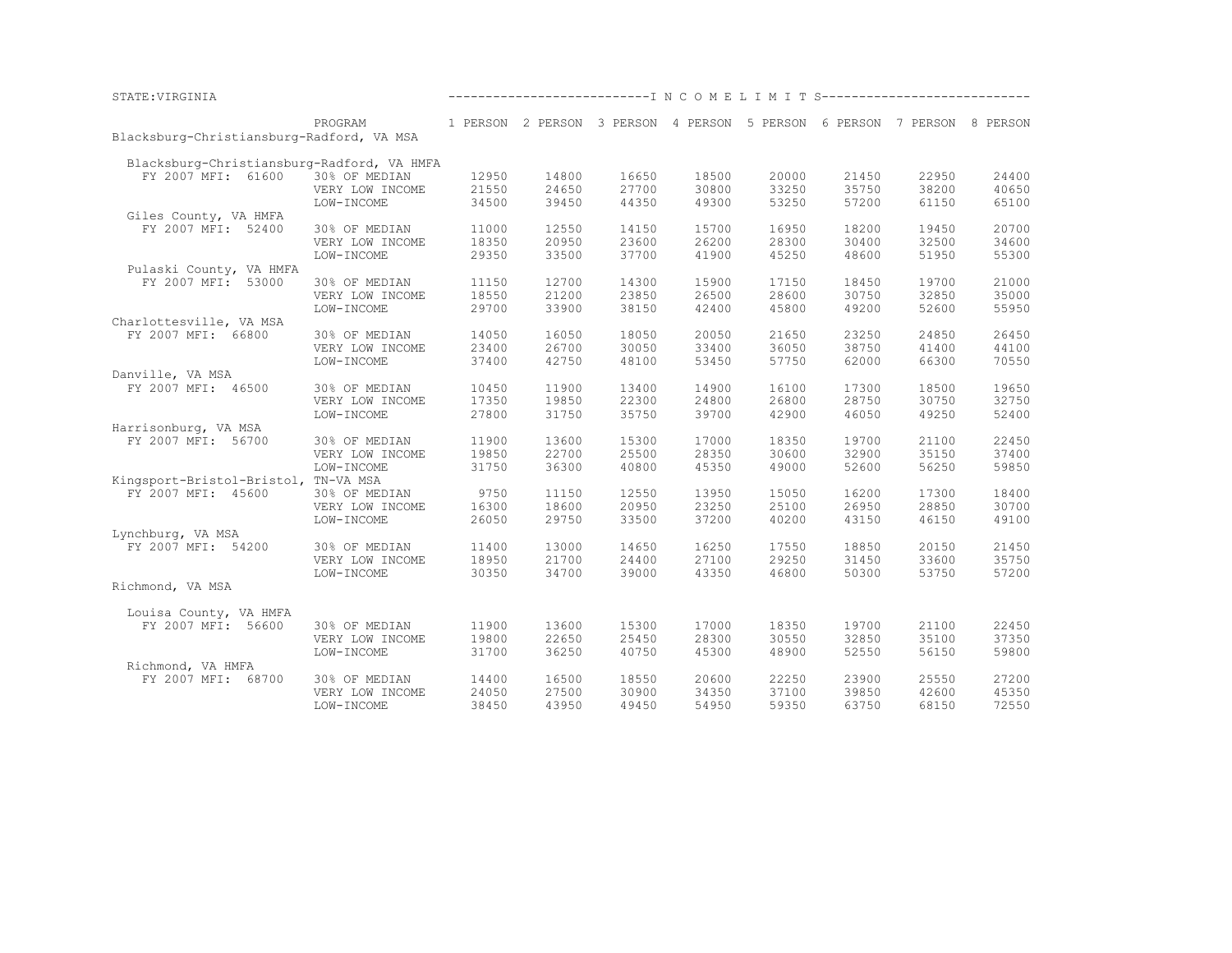| STATE: VIRGINIA                                              |                 |       |       |       | ------------------------------ I N C O M E L I M I T S--------------------------- |       |       |       |       |
|--------------------------------------------------------------|-----------------|-------|-------|-------|-----------------------------------------------------------------------------------|-------|-------|-------|-------|
|                                                              | PROGRAM         |       |       |       | 1 PERSON 2 PERSON 3 PERSON 4 PERSON 5 PERSON 6 PERSON 7 PERSON 8 PERSON           |       |       |       |       |
| Roanoke, VA MSA                                              |                 |       |       |       |                                                                                   |       |       |       |       |
| Franklin County, VA HMFA                                     |                 |       |       |       |                                                                                   |       |       |       |       |
| FY 2007 MFI: 56500                                           | 30% OF MEDIAN   | 11850 | 13550 | 15250 | 16950                                                                             | 18300 | 19650 | 21000 | 22350 |
|                                                              | VERY LOW INCOME | 19800 | 22600 | 25450 | 28250                                                                             | 30500 | 32750 | 35050 | 37300 |
|                                                              | LOW-INCOME      | 31650 | 36150 | 40700 | 45200                                                                             | 48800 | 52450 | 56050 | 59650 |
| Roanoke, VA HMFA                                             |                 |       |       |       |                                                                                   |       |       |       |       |
| FY 2007 MFI: 56300                                           | 30% OF MEDIAN   | 12200 | 13900 | 15650 | 17400                                                                             | 18800 | 20200 | 21600 | 22950 |
|                                                              | VERY LOW INCOME | 20300 | 23200 | 26100 | 29000                                                                             | 31300 | 33650 | 35950 | 38300 |
|                                                              | LOW-INCOME      | 32500 | 37100 | 41750 | 46400                                                                             | 50100 | 53800 | 57550 | 61250 |
| Virginia Beach-Norfolk-Newport News, VA-NC MSA               |                 |       |       |       |                                                                                   |       |       |       |       |
| FY 2007 MFI: 64100                                           | 30% OF MEDIAN   | 13500 | 15400 | 17350 | 19250                                                                             | 20800 | 22350 | 23850 | 25400 |
|                                                              | VERY LOW INCOME | 22450 | 25650 | 28850 | 32050                                                                             | 34600 | 37200 | 39750 | 42300 |
|                                                              | LOW-INCOME      | 35900 | 41050 | 46150 | 51300                                                                             | 55400 | 59500 | 63600 | 67700 |
| Washington-Arlington-Alexandria, DC-VA-MD-WV MSA             |                 |       |       |       |                                                                                   |       |       |       |       |
| Warren County, VA HMFA                                       |                 |       |       |       |                                                                                   |       |       |       |       |
| FY 2007 MFI: 64000                                           | 30% OF MEDIAN   | 13450 | 15350 | 17300 | 19200                                                                             | 20750 | 22250 | 23800 | 25350 |
|                                                              | VERY LOW INCOME | 22400 | 25600 | 28800 | 32000                                                                             | 34550 | 37100 | 39700 | 42250 |
|                                                              | LOW-INCOME      | 35850 | 40950 | 46100 | 51200                                                                             | 55300 | 59400 | 63500 | 67600 |
| Washington-Arlington-Alexandria, DC-VA-MD HMFA               |                 |       |       |       |                                                                                   |       |       |       |       |
| FY 2007 MFI: 94500                                           | 30% OF MEDIAN   | 19850 | 22700 | 25500 | 28350                                                                             | 30600 | 32900 | 35150 | 37400 |
|                                                              | VERY LOW INCOME | 33100 | 37800 | 42550 | 47250                                                                             | 51050 | 54800 | 58600 | 62350 |
|                                                              | LOW-INCOME      | 42000 | 48000 | 54000 | 60000                                                                             | 64800 | 69600 | 74400 | 79200 |
| Winchester, VA-WV MSA                                        |                 |       |       |       |                                                                                   |       |       |       |       |
| FY 2007 MFI: 60900                                           | 30% OF MEDIAN   | 12800 | 14600 | 16450 | 18250                                                                             | 19750 | 21200 | 22650 | 24100 |
|                                                              | VERY LOW INCOME | 21300 | 24350 | 27400 | 30450                                                                             | 32900 | 35300 | 37750 | 40200 |
|                                                              | LOW-INCOME      | 34100 | 39000 | 43850 | 48700                                                                             | 52600 | 56500 | 60400 | 64300 |
| Accomack County, VA                                          |                 |       |       |       |                                                                                   |       |       |       |       |
| FY 2007 MFI: 44300                                           | 30% OF MEDIAN   | 10450 | 11900 | 13400 | 14900                                                                             | 16100 | 17300 | 18500 | 19650 |
|                                                              | VERY LOW INCOME | 17350 | 19850 | 22300 | 24800                                                                             | 26800 | 28750 | 30750 | 32750 |
|                                                              | LOW-INCOME      | 27800 | 31750 | 35750 | 39700                                                                             | 42900 | 46050 | 49250 | 52400 |
| Alleghany County-Clifton Forge city-Covington city, VA HNMFA |                 |       |       |       |                                                                                   |       |       |       |       |
| FY 2007 MFI: 50400                                           | 30% OF MEDIAN   | 10550 | 12100 | 13600 | 15100                                                                             | 16300 | 17500 | 18700 | 19950 |
|                                                              | VERY LOW INCOME | 17650 | 20150 | 22700 | 25200                                                                             | 27200 | 29250 | 31250 | 33250 |
|                                                              | LOW-INCOME      | 28200 | 32250 | 36250 | 40300                                                                             | 43500 | 46750 | 49950 | 53200 |
| Augusta County-Staunton city-Waynesboro city, VA HNMFA       |                 |       |       |       |                                                                                   |       |       |       |       |
| FY 2007 MFI: 54700                                           | 30% OF MEDIAN   | 11900 | 13600 | 15300 | 17000                                                                             | 18350 | 19700 | 21100 | 22450 |
|                                                              | VERY LOW INCOME | 19850 | 22700 | 25500 | 28350                                                                             | 30600 | 32900 | 35150 | 37400 |
|                                                              | LOW-INCOME      | 31750 | 36300 | 40800 | 45350                                                                             | 49000 | 52600 | 56250 | 59850 |
| Bath County, VA                                              |                 |       |       |       |                                                                                   |       |       |       |       |
| FY 2007 MFI: 50600                                           | 30% OF MEDIAN   | 10650 | 12150 | 13700 | 15200                                                                             | 16400 | 17650 | 18850 | 20050 |
|                                                              | VERY LOW INCOME | 17700 | 20250 | 22750 | 25300                                                                             | 27300 | 29350 | 31350 | 33400 |
|                                                              | LOW-INCOME      | 28350 | 32400 | 36450 | 40500                                                                             | 43750 | 47000 | 50200 | 53450 |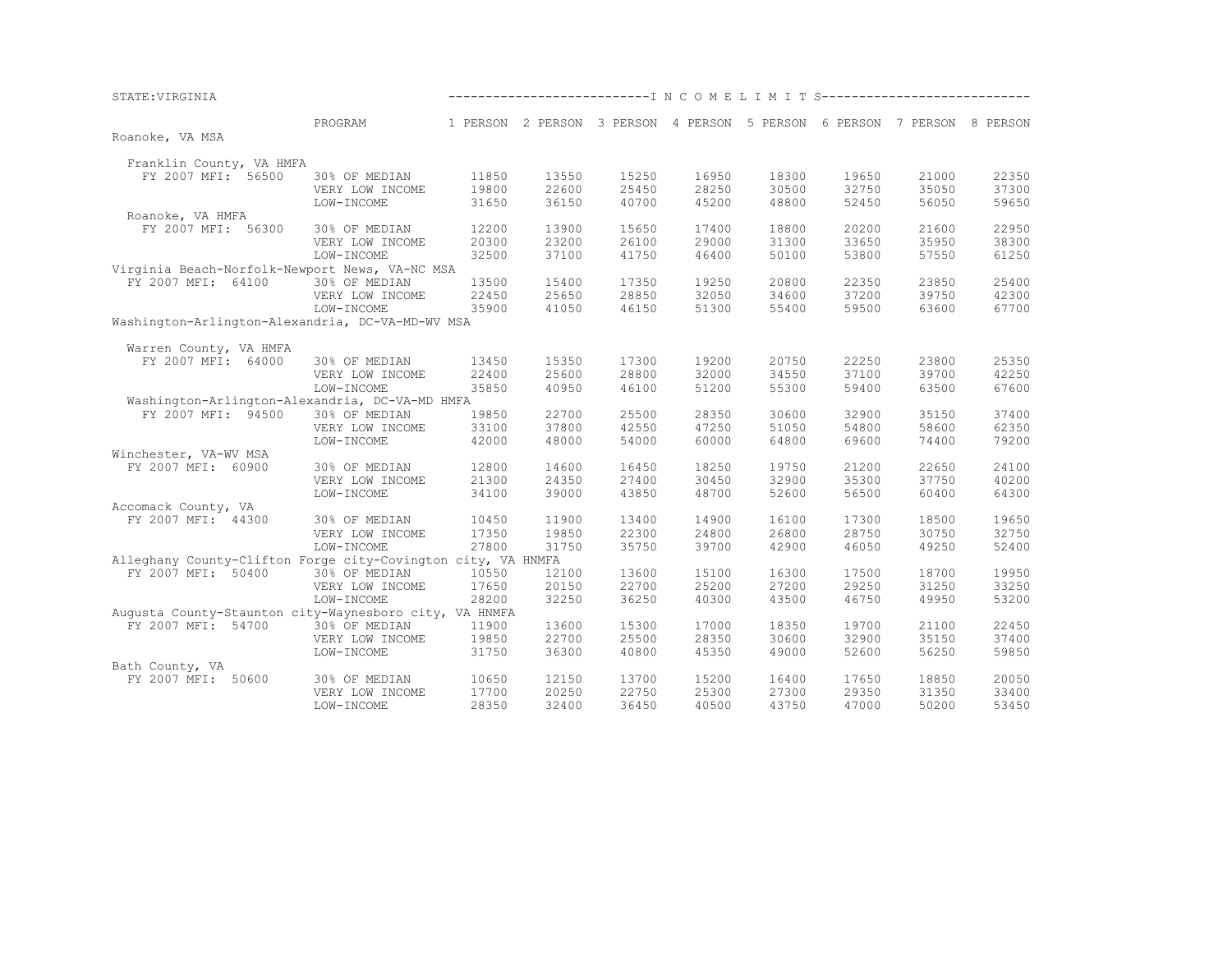|                                     | PROGRAM         |       |       | 1 PERSON 2 PERSON 3 PERSON 4 PERSON 5 PERSON 6 PERSON 7 PERSON 8 PERSON |       |       |       |       |       |
|-------------------------------------|-----------------|-------|-------|-------------------------------------------------------------------------|-------|-------|-------|-------|-------|
| Bland County, VA                    |                 |       |       |                                                                         |       |       |       |       |       |
| FY 2007 MFI: 45100                  | 30% OF MEDIAN   | 10450 | 11900 | 13400                                                                   | 14900 | 16100 | 17300 | 18500 | 19650 |
|                                     | VERY LOW INCOME | 17350 | 19850 | 22300                                                                   | 24800 | 26800 | 28750 | 30750 | 32750 |
|                                     | LOW-INCOME      | 27800 | 31750 | 35750                                                                   | 39700 | 42900 | 46050 | 49250 | 52400 |
| Brunswick County, VA                |                 |       |       |                                                                         |       |       |       |       |       |
| FY 2007 MFI: 48700                  | 30% OF MEDIAN   | 10450 | 11900 | 13400                                                                   | 14900 | 16100 | 17300 | 18500 | 19650 |
|                                     | VERY LOW INCOME | 17350 | 19850 | 22300                                                                   | 24800 | 26800 | 28750 | 30750 | 32750 |
|                                     | LOW-INCOME      | 27800 | 31750 | 35750                                                                   | 39700 | 42900 | 46050 | 49250 | 52400 |
| Buchanan County, VA                 |                 |       |       |                                                                         |       |       |       |       |       |
| FY 2007 MFI: 34900                  | 30% OF MEDIAN   | 10450 | 11900 | 13400                                                                   | 14900 | 16100 | 17300 | 18500 | 19650 |
|                                     | VERY LOW INCOME | 17350 | 19850 | 22300                                                                   | 24800 | 26800 | 28750 | 30750 | 32750 |
|                                     | LOW-INCOME      | 27800 | 31750 | 35750                                                                   | 39700 | 42900 | 46050 | 49250 | 52400 |
| Buckingham County, VA               |                 |       |       |                                                                         |       |       |       |       |       |
| FY 2007 MFI: 47100                  | 30% OF MEDIAN   | 10450 | 11900 | 13400                                                                   | 14900 | 16100 | 17300 | 18500 | 19650 |
|                                     | VERY LOW INCOME | 17350 | 19850 | 22300                                                                   | 24800 | 26800 | 28750 | 30750 | 32750 |
|                                     | LOW-INCOME      | 27800 | 31750 | 35750                                                                   | 39700 | 42900 | 46050 | 49250 | 52400 |
| Carroll County-Galax city, VA HNMFA |                 |       |       |                                                                         |       |       |       |       |       |
| FY 2007 MFI: 46000                  | 30% OF MEDIAN   | 10450 | 11900 | 13400                                                                   | 14900 | 16100 | 17300 | 18500 | 19650 |
|                                     | VERY LOW INCOME | 17350 | 19850 | 22300                                                                   | 24800 | 26800 | 28750 | 30750 | 32750 |
|                                     | LOW-INCOME      | 27800 | 31750 | 35750                                                                   | 39700 | 42900 | 46050 | 49250 | 52400 |
| Charlotte County, VA                |                 |       |       |                                                                         |       |       |       |       |       |
| FY 2007 MFI: 43500                  | 30% OF MEDIAN   | 10450 | 11900 | 13400                                                                   | 14900 | 16100 | 17300 | 18500 | 19650 |
|                                     | VERY LOW INCOME | 17350 | 19850 | 22300                                                                   | 24800 | 26800 | 28750 | 30750 | 32750 |
|                                     | LOW-INCOME      | 27800 | 31750 | 35750                                                                   | 39700 | 42900 | 46050 | 49250 | 52400 |
| Culpeper County, VA                 |                 |       |       |                                                                         |       |       |       |       |       |
| FY 2007 MFI: 65100                  | 30% OF MEDIAN   | 13700 | 15650 | 17600                                                                   | 19550 | 21100 | 22700 | 24250 | 25800 |
|                                     | VERY LOW INCOME | 22800 | 26050 | 29300                                                                   | 32550 | 35150 | 37750 | 40350 | 42950 |
|                                     | LOW-INCOME      | 36450 | 41700 | 46900                                                                   | 52100 | 56250 | 60450 | 64600 | 68750 |
| Dickenson County, VA                |                 |       |       |                                                                         |       |       |       |       |       |
| FY 2007 MFI: 35500                  | 30% OF MEDIAN   | 10450 | 11900 | 13400                                                                   | 14900 | 16100 | 17300 | 18500 | 19650 |
|                                     | VERY LOW INCOME | 17350 | 19850 | 22300                                                                   | 24800 | 26800 | 28750 | 30750 | 32750 |
|                                     | LOW-INCOME      | 27800 | 31750 | 35750                                                                   | 39700 | 42900 | 46050 | 49250 | 52400 |
| Essex County, VA                    |                 |       |       |                                                                         |       |       |       |       |       |
| FY 2007 MFI: 54700                  | 30% OF MEDIAN   | 11500 | 13100 | 14750                                                                   | 16400 | 17700 | 19000 | 20350 | 21650 |
|                                     | VERY LOW INCOME | 19150 | 21900 | 24600                                                                   | 27350 | 29550 | 31750 | 33900 | 36100 |
|                                     | LOW-INCOME      | 30650 | 35000 | 39400                                                                   | 43750 | 47250 | 50750 | 54250 | 57750 |
| Floyd County, VA                    |                 |       |       |                                                                         |       |       |       |       |       |
| FY 2007 MFI: 48000                  | 30% OF MEDIAN   | 10450 | 11900 | 13400                                                                   | 14900 | 16100 | 17300 | 18500 | 19650 |
|                                     | VERY LOW INCOME | 17350 | 19850 | 22300                                                                   | 24800 | 26800 | 28750 | 30750 | 32750 |
|                                     | LOW-INCOME      | 27800 | 31750 | 35750                                                                   | 39700 | 42900 | 46050 | 49250 | 52400 |
| Grayson County, VA                  |                 |       |       |                                                                         |       |       |       |       |       |
| FY 2007 MFI: 43700                  | 30% OF MEDIAN   | 10450 | 11900 | 13400                                                                   | 14900 | 16100 | 17300 | 18500 | 19650 |
|                                     | VERY LOW INCOME | 17350 | 19850 | 22300                                                                   | 24800 | 26800 | 28750 | 30750 | 32750 |
|                                     | LOW-INCOME      | 27800 | 31750 | 35750                                                                   | 39700 | 42900 | 46050 | 49250 | 52400 |

STATE:VIRGINIA ---------------------------I N C O M E L I M I T S----------------------------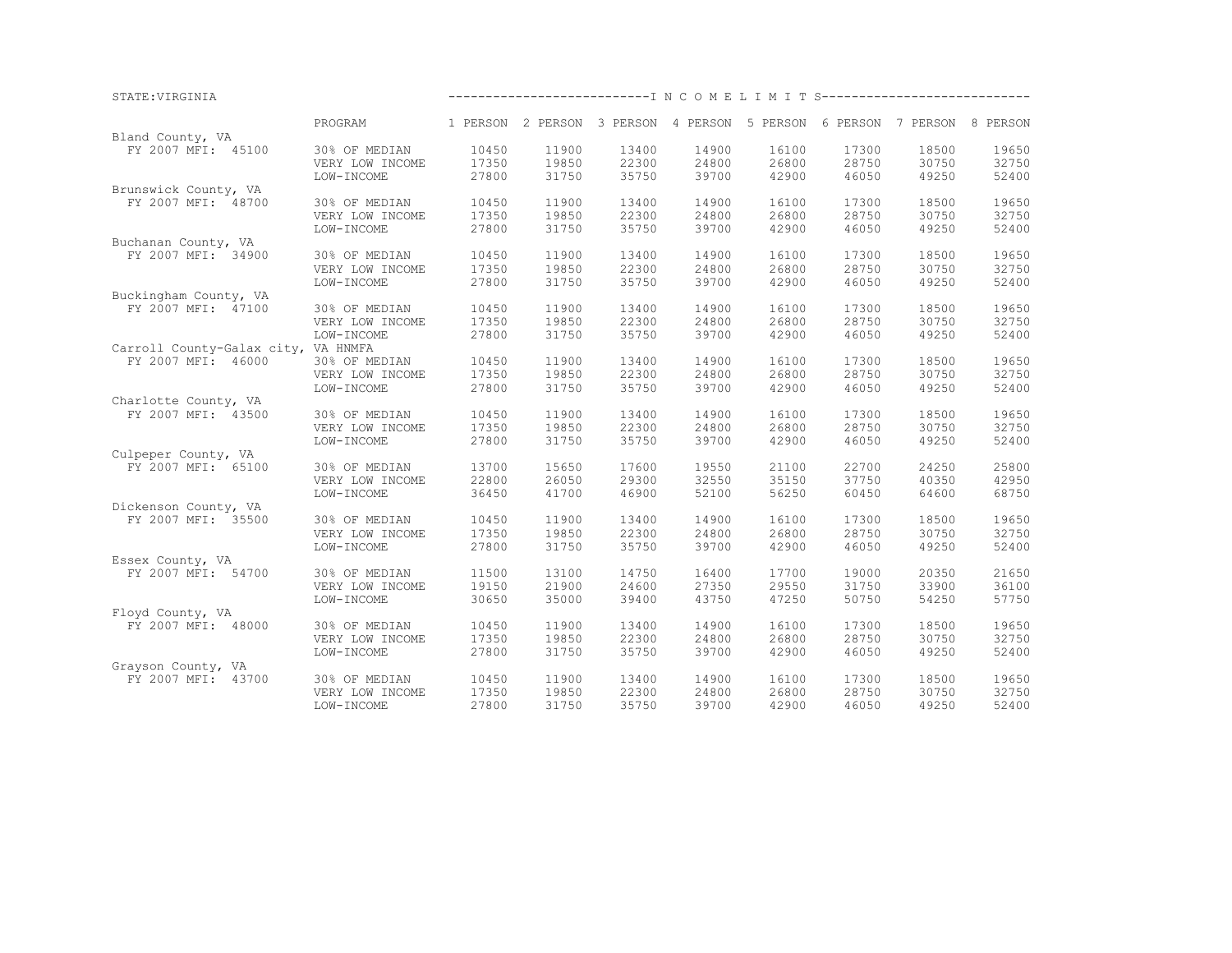| STATE: VIRGINIA                           |                 |       |       |       | ------------------------------- I N C O M E L I M I T S--------------------------- |                |                |       |       |
|-------------------------------------------|-----------------|-------|-------|-------|------------------------------------------------------------------------------------|----------------|----------------|-------|-------|
|                                           | PROGRAM         |       |       |       | 1 PERSON 2 PERSON 3 PERSON 4 PERSON 5 PERSON 6 PERSON 7 PERSON 8 PERSON            |                |                |       |       |
| Greensville County-Emporia city, VA HNMFA |                 |       |       |       |                                                                                    |                |                |       |       |
| FY 2007 MFI: 47500                        | 30% OF MEDIAN   | 10450 | 11900 | 13400 | 14900                                                                              | 16100          | 17300          | 18500 | 19650 |
|                                           | VERY LOW INCOME | 17350 | 19850 | 22300 | 24800                                                                              | 26800          | 28750          | 30750 | 32750 |
|                                           | LOW-INCOME      | 27800 | 31750 | 35750 | 39700                                                                              | 42900          | 46050          | 49250 | 52400 |
| Halifax County, VA                        |                 |       |       |       |                                                                                    |                |                |       |       |
| FY 2007 MFI: 47300                        | 30% OF MEDIAN   | 10450 | 11900 | 13400 | 14900                                                                              | 16100          | 17300          | 18500 | 19650 |
|                                           | VERY LOW INCOME | 17350 | 19850 | 22300 | 24800                                                                              | 26800          | 28750          | 30750 | 32750 |
|                                           | LOW-INCOME      | 27800 | 31750 | 35750 | 39700                                                                              | 42900          | 46050          | 49250 | 52400 |
| Henry County-Martinsville city, VA HNMFA  |                 |       |       |       |                                                                                    |                |                |       |       |
| FY 2007 MFI: 41700                        |                 | 10450 | 11900 | 13400 | 14900                                                                              | 16100          | 17300          | 18500 | 19650 |
|                                           | 30% OF MEDIAN   |       |       |       |                                                                                    |                |                |       |       |
|                                           | VERY LOW INCOME | 17350 | 19850 | 22300 | 24800                                                                              | 26800          | 28750          | 30750 | 32750 |
|                                           | LOW-INCOME      | 27800 | 31750 | 35750 | 39700                                                                              | 42900          | 46050          | 49250 | 52400 |
| Highland County, VA                       |                 |       |       |       |                                                                                    |                |                |       |       |
| FY 2007 MFI: 47400                        | 30% OF MEDIAN   | 10450 | 11900 | 13400 | 14900                                                                              | 16100          | 17300          | 18500 | 19650 |
|                                           | VERY LOW INCOME | 17350 | 19850 | 22300 | 24800                                                                              | 26800          | 28750          | 30750 | 32750 |
|                                           | LOW-INCOME      | 27800 | 31750 | 35750 | 39700                                                                              | 42900          | 46050          | 49250 | 52400 |
| King George County, VA                    |                 |       |       |       |                                                                                    |                |                |       |       |
| FY 2007 MFI: 70400                        | 30% OF MEDIAN   | 14750 | 16900 | 19000 | 21100                                                                              | 22800          | 24500          | 26150 | 27850 |
|                                           | VERY LOW INCOME | 24650 | 28150 | 31700 | 35200                                                                              | 38000          | 40850          | 43650 | 46450 |
|                                           | LOW-INCOME      | 39400 | 45050 | 50650 | 56300                                                                              | 60800          | 65300          | 69800 | 74300 |
| Lancaster County, VA                      |                 |       |       |       |                                                                                    |                |                |       |       |
| FY 2007 MFI: 54500                        | 30% OF MEDIAN   | 11450 | 13100 | 14700 | 16350                                                                              | 17650          | 18950          | 20250 | 21600 |
|                                           | VERY LOW INCOME | 19100 | 21800 | 24550 | 27250                                                                              | 29450          | 31600          | 33800 | 35950 |
|                                           | LOW-INCOME      | 30500 | 34900 | 39250 | 43600                                                                              | 47100          | 50600          | 54050 | 57550 |
| Lee County, VA                            |                 |       |       |       |                                                                                    |                |                |       |       |
|                                           |                 |       |       |       |                                                                                    |                |                |       |       |
| FY 2007 MFI: 36100                        | 30% OF MEDIAN   | 10450 | 11900 | 13400 | 14900                                                                              | 16100<br>26800 | 17300<br>28750 | 18500 | 19650 |
|                                           | VERY LOW INCOME | 17350 | 19850 | 22300 | 24800                                                                              |                |                | 30750 | 32750 |
|                                           | LOW-INCOME      | 27800 | 31750 | 35750 | 39700                                                                              | 42900          | 46050          | 49250 | 52400 |
| Lunenburg County, VA                      |                 |       |       |       |                                                                                    |                |                |       |       |
| FY 2007 MFI: 43300                        | 30% OF MEDIAN   | 10450 | 11900 | 13400 | 14900                                                                              | 16100          | 17300          | 18500 | 19650 |
|                                           | VERY LOW INCOME | 17350 | 19850 | 22300 | 24800                                                                              | 26800          | 28750          | 30750 | 32750 |
|                                           | LOW-INCOME      | 27800 | 31750 | 35750 | 39700                                                                              | 42900          | 46050          | 49250 | 52400 |
| Madison County, VA                        |                 |       |       |       |                                                                                    |                |                |       |       |
| FY 2007 MFI: 56200                        | 30% OF MEDIAN   | 11800 | 13500 | 15150 | 16850                                                                              | 18200          | 19550          | 20900 | 22250 |
|                                           | VERY LOW INCOME | 19650 | 22500 | 25300 | 28100                                                                              | 30350          | 32600          | 34850 | 37100 |
|                                           | LOW-INCOME      | 31450 | 35950 | 40450 | 44950                                                                              | 48550          | 52150          | 55750 | 59350 |
| Mecklenburg County, VA                    |                 |       |       |       |                                                                                    |                |                |       |       |
| FY 2007 MFI: 47500                        | 30% OF MEDIAN   | 10450 | 11900 | 13400 | 14900                                                                              | 16100          | 17300          | 18500 | 19650 |
|                                           | VERY LOW INCOME | 17350 | 19850 | 22300 | 24800                                                                              | 26800          | 28750          | 30750 | 32750 |
|                                           | LOW-INCOME      | 27800 | 31750 | 35750 | 39700                                                                              | 42900          | 46050          | 49250 | 52400 |
| Middlesex County, VA                      |                 |       |       |       |                                                                                    |                |                |       |       |
| FY 2007 MFI: 54900                        | 30% OF MEDIAN   | 11500 | 13150 | 14800 | 16450                                                                              | 17750          | 19100          | 20400 | 21700 |
|                                           | VERY LOW INCOME | 19200 | 21950 | 24700 | 27450                                                                              | 29650          | 31850          | 34050 | 36250 |
|                                           |                 | 30750 | 35100 | 39500 | 43900                                                                              | 47400          | 50900          |       | 57950 |
|                                           | LOW-INCOME      |       |       |       |                                                                                    |                |                | 54450 |       |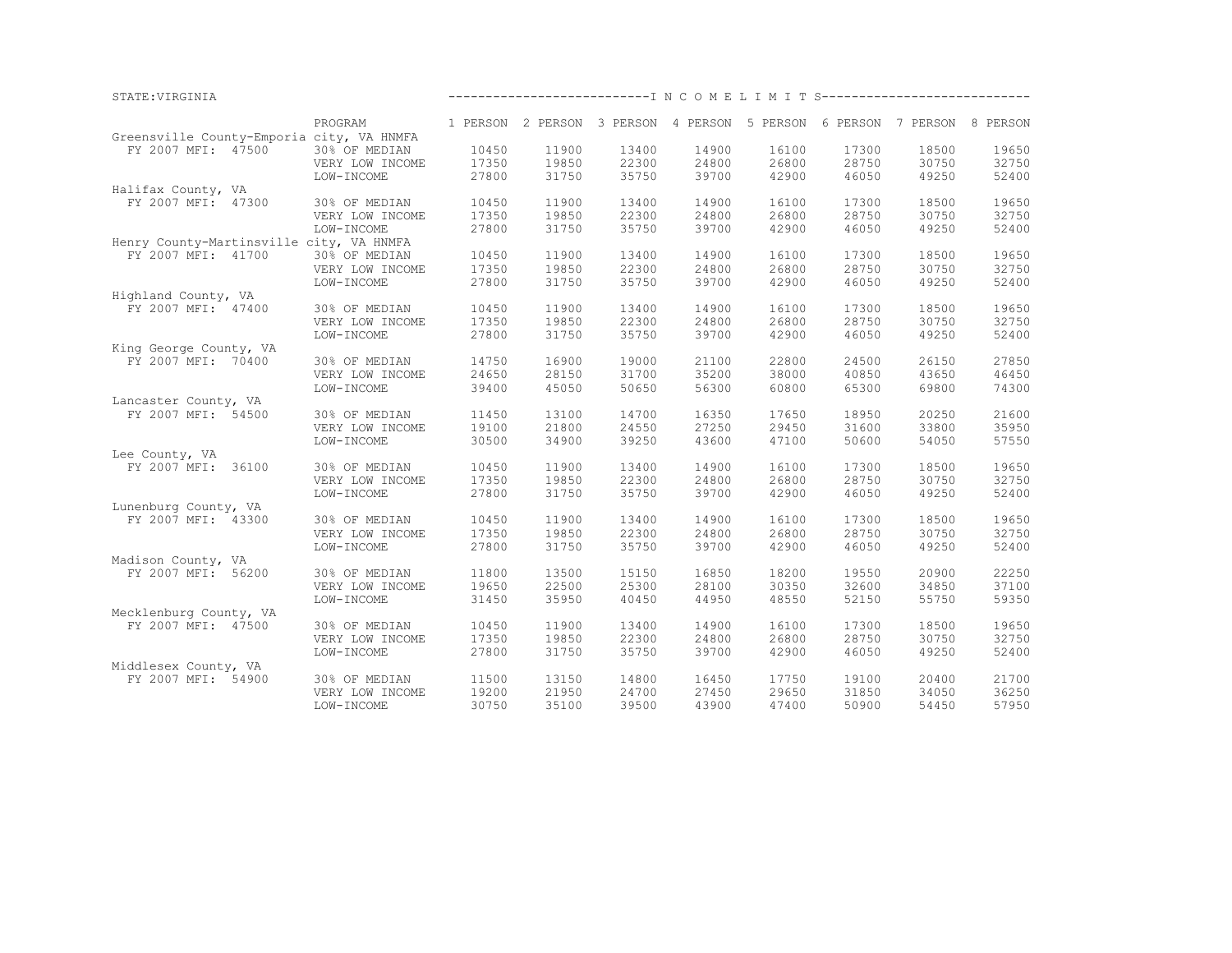| 1 PERSON 2 PERSON 3 PERSON 4 PERSON 5 PERSON 6 PERSON 7 PERSON 8 PERSON<br>PROGRAM<br>Northampton County, VA<br>FY 2007 MFI: 44600<br>10450<br>11900<br>17300<br>18500<br>19650<br>30% OF MEDIAN<br>13400<br>14900<br>16100<br>19850<br>22300<br>24800<br>26800<br>28750<br>30750<br>32750<br>17350<br>VERY LOW INCOME<br>35750<br>52400<br>27800<br>31750<br>39700<br>42900<br>46050<br>49250<br>LOW-INCOME<br>Northumberland County, VA<br>13050<br>14900<br>16800<br>18650<br>20150<br>21650<br>23150<br>24600<br>FY 2007 MFI: 62200<br>30% OF MEDIAN<br>28000<br>38550<br>VERY LOW INCOME<br>21750<br>24900<br>31100<br>33600<br>36100<br>41050<br>34850<br>39800<br>44800<br>49750<br>53750<br>57700<br>61700<br>65650<br>LOW-INCOME<br>Nottoway County, VA<br>19650<br>FY 2007 MFI: 49500<br>10450<br>11900<br>13400<br>14900<br>16100<br>17300<br>18500<br>30% OF MEDIAN<br>19850<br>22300<br>24800<br>26800<br>28750<br>30750<br>32750<br>17350<br>VERY LOW INCOME<br>35750<br>39700<br>27800<br>31750<br>42900<br>46050<br>49250<br>52400<br>LOW-INCOME<br>Orange County, VA<br>24100<br>12800<br>14600<br>16450<br>18250<br>19700<br>21150<br>22650<br>FY 2007 MFI: 60900<br>30% OF MEDIAN<br>27400<br>30450<br>32900<br>35300<br>37750<br>VERY LOW INCOME<br>21300<br>24350<br>40200<br>64300<br>LOW-INCOME<br>34100<br>38950<br>43850<br>48700<br>52600<br>56500<br>60400<br>Page County, VA<br>10450<br>11900<br>13400<br>14900<br>16100<br>17300<br>18500<br>19650<br>FY 2007 MFI: 49100<br>30% OF MEDIAN<br>17350<br>19850<br>22300<br>24800<br>26800<br>28750<br>30750<br>32750<br>VERY LOW INCOME<br>27800<br>31750<br>35750<br>39700<br>52400<br>LOW-INCOME<br>42900<br>46050<br>49250<br>Patrick County, VA<br>FY 2007 MFI: 45000<br>30% OF MEDIAN<br>10450<br>11900<br>13400<br>14900<br>16100<br>17300<br>18500<br>19650<br>19850<br>22300<br>24800<br>26800<br>28750<br>30750<br>32750<br>VERY LOW INCOME<br>17350<br>31750<br>35750<br>39700<br>52400<br>LOW-INCOME<br>27800<br>42900<br>46050<br>49250<br>Prince Edward County, VA<br>FY 2007 MFI: 48300<br>10450<br>11900<br>13400<br>14900<br>16100<br>17300<br>18500<br>19650<br>30% OF MEDIAN<br>19850<br>22300<br>24800<br>26800<br>28750<br>30750<br>32750<br>VERY LOW INCOME<br>17350<br>27800<br>31750<br>35750<br>39700<br>42900<br>46050<br>49250<br>52400<br>LOW-INCOME<br>Rappahannock County, VA<br>25800<br>FY 2007 MFI: 65100<br>30% OF MEDIAN<br>13700<br>15650<br>17600<br>19550<br>21100<br>22700<br>24250<br>22800<br>26050<br>29300<br>32550<br>35150<br>37750<br>40350<br>42950<br>VERY LOW INCOME<br>36450<br>41700<br>46900<br>52100<br>56250<br>60450<br>64600<br>68750<br>LOW-INCOME<br>Richmond County, VA<br>12700<br>14300<br>15900<br>18450<br>19700<br>21000<br>FY 2007 MFI: 53000<br>30% OF MEDIAN<br>11150<br>17150<br>18550<br>21200<br>23850<br>26500<br>28600<br>30750<br>32850<br>35000<br>VERY LOW INCOME<br>29700<br>LOW-INCOME<br>33900<br>38150<br>42400<br>45800<br>49200<br>52600<br>55950<br>Rockbridge County-Buena Vista city-Lexington city, VA HNMFA<br>20900<br>FY 2007 MFI: 52900<br>30% OF MEDIAN<br>11100<br>12700<br>14250<br>15850<br>17100<br>18400<br>19650<br>18500<br>21150<br>23800<br>26450<br>28550<br>30700<br>32800<br>34900<br>VERY LOW INCOME<br>33850<br>38050<br>49050<br>52450<br>55850<br>LOW-INCOME<br>29600<br>42300<br>45700 | STATE: VIRGINIA    |  | ------------------------------ I N C O M E L I M I T S--------------------------- |  |  |  |
|-----------------------------------------------------------------------------------------------------------------------------------------------------------------------------------------------------------------------------------------------------------------------------------------------------------------------------------------------------------------------------------------------------------------------------------------------------------------------------------------------------------------------------------------------------------------------------------------------------------------------------------------------------------------------------------------------------------------------------------------------------------------------------------------------------------------------------------------------------------------------------------------------------------------------------------------------------------------------------------------------------------------------------------------------------------------------------------------------------------------------------------------------------------------------------------------------------------------------------------------------------------------------------------------------------------------------------------------------------------------------------------------------------------------------------------------------------------------------------------------------------------------------------------------------------------------------------------------------------------------------------------------------------------------------------------------------------------------------------------------------------------------------------------------------------------------------------------------------------------------------------------------------------------------------------------------------------------------------------------------------------------------------------------------------------------------------------------------------------------------------------------------------------------------------------------------------------------------------------------------------------------------------------------------------------------------------------------------------------------------------------------------------------------------------------------------------------------------------------------------------------------------------------------------------------------------------------------------------------------------------------------------------------------------------------------------------------------------------------------------------------------------------------------------------------------------------------------------------------------------------------------------------------------------------------------------------------------------------------------------------------------------------------------------------------------------------------------------------------------------------------------------------------------------------------------------------------------------------------------------------------------------------------------------------------------------------------------------------------------------------------|--------------------|--|-----------------------------------------------------------------------------------|--|--|--|
|                                                                                                                                                                                                                                                                                                                                                                                                                                                                                                                                                                                                                                                                                                                                                                                                                                                                                                                                                                                                                                                                                                                                                                                                                                                                                                                                                                                                                                                                                                                                                                                                                                                                                                                                                                                                                                                                                                                                                                                                                                                                                                                                                                                                                                                                                                                                                                                                                                                                                                                                                                                                                                                                                                                                                                                                                                                                                                                                                                                                                                                                                                                                                                                                                                                                                                                                                                             |                    |  |                                                                                   |  |  |  |
|                                                                                                                                                                                                                                                                                                                                                                                                                                                                                                                                                                                                                                                                                                                                                                                                                                                                                                                                                                                                                                                                                                                                                                                                                                                                                                                                                                                                                                                                                                                                                                                                                                                                                                                                                                                                                                                                                                                                                                                                                                                                                                                                                                                                                                                                                                                                                                                                                                                                                                                                                                                                                                                                                                                                                                                                                                                                                                                                                                                                                                                                                                                                                                                                                                                                                                                                                                             |                    |  |                                                                                   |  |  |  |
|                                                                                                                                                                                                                                                                                                                                                                                                                                                                                                                                                                                                                                                                                                                                                                                                                                                                                                                                                                                                                                                                                                                                                                                                                                                                                                                                                                                                                                                                                                                                                                                                                                                                                                                                                                                                                                                                                                                                                                                                                                                                                                                                                                                                                                                                                                                                                                                                                                                                                                                                                                                                                                                                                                                                                                                                                                                                                                                                                                                                                                                                                                                                                                                                                                                                                                                                                                             |                    |  |                                                                                   |  |  |  |
|                                                                                                                                                                                                                                                                                                                                                                                                                                                                                                                                                                                                                                                                                                                                                                                                                                                                                                                                                                                                                                                                                                                                                                                                                                                                                                                                                                                                                                                                                                                                                                                                                                                                                                                                                                                                                                                                                                                                                                                                                                                                                                                                                                                                                                                                                                                                                                                                                                                                                                                                                                                                                                                                                                                                                                                                                                                                                                                                                                                                                                                                                                                                                                                                                                                                                                                                                                             |                    |  |                                                                                   |  |  |  |
|                                                                                                                                                                                                                                                                                                                                                                                                                                                                                                                                                                                                                                                                                                                                                                                                                                                                                                                                                                                                                                                                                                                                                                                                                                                                                                                                                                                                                                                                                                                                                                                                                                                                                                                                                                                                                                                                                                                                                                                                                                                                                                                                                                                                                                                                                                                                                                                                                                                                                                                                                                                                                                                                                                                                                                                                                                                                                                                                                                                                                                                                                                                                                                                                                                                                                                                                                                             |                    |  |                                                                                   |  |  |  |
|                                                                                                                                                                                                                                                                                                                                                                                                                                                                                                                                                                                                                                                                                                                                                                                                                                                                                                                                                                                                                                                                                                                                                                                                                                                                                                                                                                                                                                                                                                                                                                                                                                                                                                                                                                                                                                                                                                                                                                                                                                                                                                                                                                                                                                                                                                                                                                                                                                                                                                                                                                                                                                                                                                                                                                                                                                                                                                                                                                                                                                                                                                                                                                                                                                                                                                                                                                             |                    |  |                                                                                   |  |  |  |
|                                                                                                                                                                                                                                                                                                                                                                                                                                                                                                                                                                                                                                                                                                                                                                                                                                                                                                                                                                                                                                                                                                                                                                                                                                                                                                                                                                                                                                                                                                                                                                                                                                                                                                                                                                                                                                                                                                                                                                                                                                                                                                                                                                                                                                                                                                                                                                                                                                                                                                                                                                                                                                                                                                                                                                                                                                                                                                                                                                                                                                                                                                                                                                                                                                                                                                                                                                             |                    |  |                                                                                   |  |  |  |
|                                                                                                                                                                                                                                                                                                                                                                                                                                                                                                                                                                                                                                                                                                                                                                                                                                                                                                                                                                                                                                                                                                                                                                                                                                                                                                                                                                                                                                                                                                                                                                                                                                                                                                                                                                                                                                                                                                                                                                                                                                                                                                                                                                                                                                                                                                                                                                                                                                                                                                                                                                                                                                                                                                                                                                                                                                                                                                                                                                                                                                                                                                                                                                                                                                                                                                                                                                             |                    |  |                                                                                   |  |  |  |
|                                                                                                                                                                                                                                                                                                                                                                                                                                                                                                                                                                                                                                                                                                                                                                                                                                                                                                                                                                                                                                                                                                                                                                                                                                                                                                                                                                                                                                                                                                                                                                                                                                                                                                                                                                                                                                                                                                                                                                                                                                                                                                                                                                                                                                                                                                                                                                                                                                                                                                                                                                                                                                                                                                                                                                                                                                                                                                                                                                                                                                                                                                                                                                                                                                                                                                                                                                             |                    |  |                                                                                   |  |  |  |
|                                                                                                                                                                                                                                                                                                                                                                                                                                                                                                                                                                                                                                                                                                                                                                                                                                                                                                                                                                                                                                                                                                                                                                                                                                                                                                                                                                                                                                                                                                                                                                                                                                                                                                                                                                                                                                                                                                                                                                                                                                                                                                                                                                                                                                                                                                                                                                                                                                                                                                                                                                                                                                                                                                                                                                                                                                                                                                                                                                                                                                                                                                                                                                                                                                                                                                                                                                             |                    |  |                                                                                   |  |  |  |
|                                                                                                                                                                                                                                                                                                                                                                                                                                                                                                                                                                                                                                                                                                                                                                                                                                                                                                                                                                                                                                                                                                                                                                                                                                                                                                                                                                                                                                                                                                                                                                                                                                                                                                                                                                                                                                                                                                                                                                                                                                                                                                                                                                                                                                                                                                                                                                                                                                                                                                                                                                                                                                                                                                                                                                                                                                                                                                                                                                                                                                                                                                                                                                                                                                                                                                                                                                             |                    |  |                                                                                   |  |  |  |
|                                                                                                                                                                                                                                                                                                                                                                                                                                                                                                                                                                                                                                                                                                                                                                                                                                                                                                                                                                                                                                                                                                                                                                                                                                                                                                                                                                                                                                                                                                                                                                                                                                                                                                                                                                                                                                                                                                                                                                                                                                                                                                                                                                                                                                                                                                                                                                                                                                                                                                                                                                                                                                                                                                                                                                                                                                                                                                                                                                                                                                                                                                                                                                                                                                                                                                                                                                             |                    |  |                                                                                   |  |  |  |
|                                                                                                                                                                                                                                                                                                                                                                                                                                                                                                                                                                                                                                                                                                                                                                                                                                                                                                                                                                                                                                                                                                                                                                                                                                                                                                                                                                                                                                                                                                                                                                                                                                                                                                                                                                                                                                                                                                                                                                                                                                                                                                                                                                                                                                                                                                                                                                                                                                                                                                                                                                                                                                                                                                                                                                                                                                                                                                                                                                                                                                                                                                                                                                                                                                                                                                                                                                             |                    |  |                                                                                   |  |  |  |
|                                                                                                                                                                                                                                                                                                                                                                                                                                                                                                                                                                                                                                                                                                                                                                                                                                                                                                                                                                                                                                                                                                                                                                                                                                                                                                                                                                                                                                                                                                                                                                                                                                                                                                                                                                                                                                                                                                                                                                                                                                                                                                                                                                                                                                                                                                                                                                                                                                                                                                                                                                                                                                                                                                                                                                                                                                                                                                                                                                                                                                                                                                                                                                                                                                                                                                                                                                             |                    |  |                                                                                   |  |  |  |
|                                                                                                                                                                                                                                                                                                                                                                                                                                                                                                                                                                                                                                                                                                                                                                                                                                                                                                                                                                                                                                                                                                                                                                                                                                                                                                                                                                                                                                                                                                                                                                                                                                                                                                                                                                                                                                                                                                                                                                                                                                                                                                                                                                                                                                                                                                                                                                                                                                                                                                                                                                                                                                                                                                                                                                                                                                                                                                                                                                                                                                                                                                                                                                                                                                                                                                                                                                             |                    |  |                                                                                   |  |  |  |
|                                                                                                                                                                                                                                                                                                                                                                                                                                                                                                                                                                                                                                                                                                                                                                                                                                                                                                                                                                                                                                                                                                                                                                                                                                                                                                                                                                                                                                                                                                                                                                                                                                                                                                                                                                                                                                                                                                                                                                                                                                                                                                                                                                                                                                                                                                                                                                                                                                                                                                                                                                                                                                                                                                                                                                                                                                                                                                                                                                                                                                                                                                                                                                                                                                                                                                                                                                             |                    |  |                                                                                   |  |  |  |
|                                                                                                                                                                                                                                                                                                                                                                                                                                                                                                                                                                                                                                                                                                                                                                                                                                                                                                                                                                                                                                                                                                                                                                                                                                                                                                                                                                                                                                                                                                                                                                                                                                                                                                                                                                                                                                                                                                                                                                                                                                                                                                                                                                                                                                                                                                                                                                                                                                                                                                                                                                                                                                                                                                                                                                                                                                                                                                                                                                                                                                                                                                                                                                                                                                                                                                                                                                             |                    |  |                                                                                   |  |  |  |
|                                                                                                                                                                                                                                                                                                                                                                                                                                                                                                                                                                                                                                                                                                                                                                                                                                                                                                                                                                                                                                                                                                                                                                                                                                                                                                                                                                                                                                                                                                                                                                                                                                                                                                                                                                                                                                                                                                                                                                                                                                                                                                                                                                                                                                                                                                                                                                                                                                                                                                                                                                                                                                                                                                                                                                                                                                                                                                                                                                                                                                                                                                                                                                                                                                                                                                                                                                             |                    |  |                                                                                   |  |  |  |
|                                                                                                                                                                                                                                                                                                                                                                                                                                                                                                                                                                                                                                                                                                                                                                                                                                                                                                                                                                                                                                                                                                                                                                                                                                                                                                                                                                                                                                                                                                                                                                                                                                                                                                                                                                                                                                                                                                                                                                                                                                                                                                                                                                                                                                                                                                                                                                                                                                                                                                                                                                                                                                                                                                                                                                                                                                                                                                                                                                                                                                                                                                                                                                                                                                                                                                                                                                             |                    |  |                                                                                   |  |  |  |
|                                                                                                                                                                                                                                                                                                                                                                                                                                                                                                                                                                                                                                                                                                                                                                                                                                                                                                                                                                                                                                                                                                                                                                                                                                                                                                                                                                                                                                                                                                                                                                                                                                                                                                                                                                                                                                                                                                                                                                                                                                                                                                                                                                                                                                                                                                                                                                                                                                                                                                                                                                                                                                                                                                                                                                                                                                                                                                                                                                                                                                                                                                                                                                                                                                                                                                                                                                             |                    |  |                                                                                   |  |  |  |
|                                                                                                                                                                                                                                                                                                                                                                                                                                                                                                                                                                                                                                                                                                                                                                                                                                                                                                                                                                                                                                                                                                                                                                                                                                                                                                                                                                                                                                                                                                                                                                                                                                                                                                                                                                                                                                                                                                                                                                                                                                                                                                                                                                                                                                                                                                                                                                                                                                                                                                                                                                                                                                                                                                                                                                                                                                                                                                                                                                                                                                                                                                                                                                                                                                                                                                                                                                             |                    |  |                                                                                   |  |  |  |
|                                                                                                                                                                                                                                                                                                                                                                                                                                                                                                                                                                                                                                                                                                                                                                                                                                                                                                                                                                                                                                                                                                                                                                                                                                                                                                                                                                                                                                                                                                                                                                                                                                                                                                                                                                                                                                                                                                                                                                                                                                                                                                                                                                                                                                                                                                                                                                                                                                                                                                                                                                                                                                                                                                                                                                                                                                                                                                                                                                                                                                                                                                                                                                                                                                                                                                                                                                             |                    |  |                                                                                   |  |  |  |
|                                                                                                                                                                                                                                                                                                                                                                                                                                                                                                                                                                                                                                                                                                                                                                                                                                                                                                                                                                                                                                                                                                                                                                                                                                                                                                                                                                                                                                                                                                                                                                                                                                                                                                                                                                                                                                                                                                                                                                                                                                                                                                                                                                                                                                                                                                                                                                                                                                                                                                                                                                                                                                                                                                                                                                                                                                                                                                                                                                                                                                                                                                                                                                                                                                                                                                                                                                             |                    |  |                                                                                   |  |  |  |
|                                                                                                                                                                                                                                                                                                                                                                                                                                                                                                                                                                                                                                                                                                                                                                                                                                                                                                                                                                                                                                                                                                                                                                                                                                                                                                                                                                                                                                                                                                                                                                                                                                                                                                                                                                                                                                                                                                                                                                                                                                                                                                                                                                                                                                                                                                                                                                                                                                                                                                                                                                                                                                                                                                                                                                                                                                                                                                                                                                                                                                                                                                                                                                                                                                                                                                                                                                             |                    |  |                                                                                   |  |  |  |
|                                                                                                                                                                                                                                                                                                                                                                                                                                                                                                                                                                                                                                                                                                                                                                                                                                                                                                                                                                                                                                                                                                                                                                                                                                                                                                                                                                                                                                                                                                                                                                                                                                                                                                                                                                                                                                                                                                                                                                                                                                                                                                                                                                                                                                                                                                                                                                                                                                                                                                                                                                                                                                                                                                                                                                                                                                                                                                                                                                                                                                                                                                                                                                                                                                                                                                                                                                             |                    |  |                                                                                   |  |  |  |
|                                                                                                                                                                                                                                                                                                                                                                                                                                                                                                                                                                                                                                                                                                                                                                                                                                                                                                                                                                                                                                                                                                                                                                                                                                                                                                                                                                                                                                                                                                                                                                                                                                                                                                                                                                                                                                                                                                                                                                                                                                                                                                                                                                                                                                                                                                                                                                                                                                                                                                                                                                                                                                                                                                                                                                                                                                                                                                                                                                                                                                                                                                                                                                                                                                                                                                                                                                             |                    |  |                                                                                   |  |  |  |
|                                                                                                                                                                                                                                                                                                                                                                                                                                                                                                                                                                                                                                                                                                                                                                                                                                                                                                                                                                                                                                                                                                                                                                                                                                                                                                                                                                                                                                                                                                                                                                                                                                                                                                                                                                                                                                                                                                                                                                                                                                                                                                                                                                                                                                                                                                                                                                                                                                                                                                                                                                                                                                                                                                                                                                                                                                                                                                                                                                                                                                                                                                                                                                                                                                                                                                                                                                             |                    |  |                                                                                   |  |  |  |
|                                                                                                                                                                                                                                                                                                                                                                                                                                                                                                                                                                                                                                                                                                                                                                                                                                                                                                                                                                                                                                                                                                                                                                                                                                                                                                                                                                                                                                                                                                                                                                                                                                                                                                                                                                                                                                                                                                                                                                                                                                                                                                                                                                                                                                                                                                                                                                                                                                                                                                                                                                                                                                                                                                                                                                                                                                                                                                                                                                                                                                                                                                                                                                                                                                                                                                                                                                             |                    |  |                                                                                   |  |  |  |
|                                                                                                                                                                                                                                                                                                                                                                                                                                                                                                                                                                                                                                                                                                                                                                                                                                                                                                                                                                                                                                                                                                                                                                                                                                                                                                                                                                                                                                                                                                                                                                                                                                                                                                                                                                                                                                                                                                                                                                                                                                                                                                                                                                                                                                                                                                                                                                                                                                                                                                                                                                                                                                                                                                                                                                                                                                                                                                                                                                                                                                                                                                                                                                                                                                                                                                                                                                             |                    |  |                                                                                   |  |  |  |
|                                                                                                                                                                                                                                                                                                                                                                                                                                                                                                                                                                                                                                                                                                                                                                                                                                                                                                                                                                                                                                                                                                                                                                                                                                                                                                                                                                                                                                                                                                                                                                                                                                                                                                                                                                                                                                                                                                                                                                                                                                                                                                                                                                                                                                                                                                                                                                                                                                                                                                                                                                                                                                                                                                                                                                                                                                                                                                                                                                                                                                                                                                                                                                                                                                                                                                                                                                             |                    |  |                                                                                   |  |  |  |
|                                                                                                                                                                                                                                                                                                                                                                                                                                                                                                                                                                                                                                                                                                                                                                                                                                                                                                                                                                                                                                                                                                                                                                                                                                                                                                                                                                                                                                                                                                                                                                                                                                                                                                                                                                                                                                                                                                                                                                                                                                                                                                                                                                                                                                                                                                                                                                                                                                                                                                                                                                                                                                                                                                                                                                                                                                                                                                                                                                                                                                                                                                                                                                                                                                                                                                                                                                             |                    |  |                                                                                   |  |  |  |
|                                                                                                                                                                                                                                                                                                                                                                                                                                                                                                                                                                                                                                                                                                                                                                                                                                                                                                                                                                                                                                                                                                                                                                                                                                                                                                                                                                                                                                                                                                                                                                                                                                                                                                                                                                                                                                                                                                                                                                                                                                                                                                                                                                                                                                                                                                                                                                                                                                                                                                                                                                                                                                                                                                                                                                                                                                                                                                                                                                                                                                                                                                                                                                                                                                                                                                                                                                             |                    |  |                                                                                   |  |  |  |
|                                                                                                                                                                                                                                                                                                                                                                                                                                                                                                                                                                                                                                                                                                                                                                                                                                                                                                                                                                                                                                                                                                                                                                                                                                                                                                                                                                                                                                                                                                                                                                                                                                                                                                                                                                                                                                                                                                                                                                                                                                                                                                                                                                                                                                                                                                                                                                                                                                                                                                                                                                                                                                                                                                                                                                                                                                                                                                                                                                                                                                                                                                                                                                                                                                                                                                                                                                             |                    |  |                                                                                   |  |  |  |
|                                                                                                                                                                                                                                                                                                                                                                                                                                                                                                                                                                                                                                                                                                                                                                                                                                                                                                                                                                                                                                                                                                                                                                                                                                                                                                                                                                                                                                                                                                                                                                                                                                                                                                                                                                                                                                                                                                                                                                                                                                                                                                                                                                                                                                                                                                                                                                                                                                                                                                                                                                                                                                                                                                                                                                                                                                                                                                                                                                                                                                                                                                                                                                                                                                                                                                                                                                             |                    |  |                                                                                   |  |  |  |
|                                                                                                                                                                                                                                                                                                                                                                                                                                                                                                                                                                                                                                                                                                                                                                                                                                                                                                                                                                                                                                                                                                                                                                                                                                                                                                                                                                                                                                                                                                                                                                                                                                                                                                                                                                                                                                                                                                                                                                                                                                                                                                                                                                                                                                                                                                                                                                                                                                                                                                                                                                                                                                                                                                                                                                                                                                                                                                                                                                                                                                                                                                                                                                                                                                                                                                                                                                             |                    |  |                                                                                   |  |  |  |
|                                                                                                                                                                                                                                                                                                                                                                                                                                                                                                                                                                                                                                                                                                                                                                                                                                                                                                                                                                                                                                                                                                                                                                                                                                                                                                                                                                                                                                                                                                                                                                                                                                                                                                                                                                                                                                                                                                                                                                                                                                                                                                                                                                                                                                                                                                                                                                                                                                                                                                                                                                                                                                                                                                                                                                                                                                                                                                                                                                                                                                                                                                                                                                                                                                                                                                                                                                             |                    |  |                                                                                   |  |  |  |
|                                                                                                                                                                                                                                                                                                                                                                                                                                                                                                                                                                                                                                                                                                                                                                                                                                                                                                                                                                                                                                                                                                                                                                                                                                                                                                                                                                                                                                                                                                                                                                                                                                                                                                                                                                                                                                                                                                                                                                                                                                                                                                                                                                                                                                                                                                                                                                                                                                                                                                                                                                                                                                                                                                                                                                                                                                                                                                                                                                                                                                                                                                                                                                                                                                                                                                                                                                             |                    |  |                                                                                   |  |  |  |
|                                                                                                                                                                                                                                                                                                                                                                                                                                                                                                                                                                                                                                                                                                                                                                                                                                                                                                                                                                                                                                                                                                                                                                                                                                                                                                                                                                                                                                                                                                                                                                                                                                                                                                                                                                                                                                                                                                                                                                                                                                                                                                                                                                                                                                                                                                                                                                                                                                                                                                                                                                                                                                                                                                                                                                                                                                                                                                                                                                                                                                                                                                                                                                                                                                                                                                                                                                             |                    |  |                                                                                   |  |  |  |
|                                                                                                                                                                                                                                                                                                                                                                                                                                                                                                                                                                                                                                                                                                                                                                                                                                                                                                                                                                                                                                                                                                                                                                                                                                                                                                                                                                                                                                                                                                                                                                                                                                                                                                                                                                                                                                                                                                                                                                                                                                                                                                                                                                                                                                                                                                                                                                                                                                                                                                                                                                                                                                                                                                                                                                                                                                                                                                                                                                                                                                                                                                                                                                                                                                                                                                                                                                             |                    |  |                                                                                   |  |  |  |
|                                                                                                                                                                                                                                                                                                                                                                                                                                                                                                                                                                                                                                                                                                                                                                                                                                                                                                                                                                                                                                                                                                                                                                                                                                                                                                                                                                                                                                                                                                                                                                                                                                                                                                                                                                                                                                                                                                                                                                                                                                                                                                                                                                                                                                                                                                                                                                                                                                                                                                                                                                                                                                                                                                                                                                                                                                                                                                                                                                                                                                                                                                                                                                                                                                                                                                                                                                             |                    |  |                                                                                   |  |  |  |
|                                                                                                                                                                                                                                                                                                                                                                                                                                                                                                                                                                                                                                                                                                                                                                                                                                                                                                                                                                                                                                                                                                                                                                                                                                                                                                                                                                                                                                                                                                                                                                                                                                                                                                                                                                                                                                                                                                                                                                                                                                                                                                                                                                                                                                                                                                                                                                                                                                                                                                                                                                                                                                                                                                                                                                                                                                                                                                                                                                                                                                                                                                                                                                                                                                                                                                                                                                             |                    |  |                                                                                   |  |  |  |
|                                                                                                                                                                                                                                                                                                                                                                                                                                                                                                                                                                                                                                                                                                                                                                                                                                                                                                                                                                                                                                                                                                                                                                                                                                                                                                                                                                                                                                                                                                                                                                                                                                                                                                                                                                                                                                                                                                                                                                                                                                                                                                                                                                                                                                                                                                                                                                                                                                                                                                                                                                                                                                                                                                                                                                                                                                                                                                                                                                                                                                                                                                                                                                                                                                                                                                                                                                             |                    |  |                                                                                   |  |  |  |
|                                                                                                                                                                                                                                                                                                                                                                                                                                                                                                                                                                                                                                                                                                                                                                                                                                                                                                                                                                                                                                                                                                                                                                                                                                                                                                                                                                                                                                                                                                                                                                                                                                                                                                                                                                                                                                                                                                                                                                                                                                                                                                                                                                                                                                                                                                                                                                                                                                                                                                                                                                                                                                                                                                                                                                                                                                                                                                                                                                                                                                                                                                                                                                                                                                                                                                                                                                             |                    |  |                                                                                   |  |  |  |
|                                                                                                                                                                                                                                                                                                                                                                                                                                                                                                                                                                                                                                                                                                                                                                                                                                                                                                                                                                                                                                                                                                                                                                                                                                                                                                                                                                                                                                                                                                                                                                                                                                                                                                                                                                                                                                                                                                                                                                                                                                                                                                                                                                                                                                                                                                                                                                                                                                                                                                                                                                                                                                                                                                                                                                                                                                                                                                                                                                                                                                                                                                                                                                                                                                                                                                                                                                             |                    |  |                                                                                   |  |  |  |
|                                                                                                                                                                                                                                                                                                                                                                                                                                                                                                                                                                                                                                                                                                                                                                                                                                                                                                                                                                                                                                                                                                                                                                                                                                                                                                                                                                                                                                                                                                                                                                                                                                                                                                                                                                                                                                                                                                                                                                                                                                                                                                                                                                                                                                                                                                                                                                                                                                                                                                                                                                                                                                                                                                                                                                                                                                                                                                                                                                                                                                                                                                                                                                                                                                                                                                                                                                             | Russell County, VA |  |                                                                                   |  |  |  |
| FY 2007 MFI: 39500<br>19650<br>30% OF MEDIAN<br>10450<br>11900<br>13400<br>14900<br>16100<br>17300<br>18500                                                                                                                                                                                                                                                                                                                                                                                                                                                                                                                                                                                                                                                                                                                                                                                                                                                                                                                                                                                                                                                                                                                                                                                                                                                                                                                                                                                                                                                                                                                                                                                                                                                                                                                                                                                                                                                                                                                                                                                                                                                                                                                                                                                                                                                                                                                                                                                                                                                                                                                                                                                                                                                                                                                                                                                                                                                                                                                                                                                                                                                                                                                                                                                                                                                                 |                    |  |                                                                                   |  |  |  |
| 17350<br>19850<br>22300<br>24800<br>26800<br>28750<br>30750<br>32750<br>VERY LOW INCOME                                                                                                                                                                                                                                                                                                                                                                                                                                                                                                                                                                                                                                                                                                                                                                                                                                                                                                                                                                                                                                                                                                                                                                                                                                                                                                                                                                                                                                                                                                                                                                                                                                                                                                                                                                                                                                                                                                                                                                                                                                                                                                                                                                                                                                                                                                                                                                                                                                                                                                                                                                                                                                                                                                                                                                                                                                                                                                                                                                                                                                                                                                                                                                                                                                                                                     |                    |  |                                                                                   |  |  |  |
| 27800<br>35750<br>39700<br>42900<br>46050<br>52400<br>LOW-INCOME<br>31750<br>49250                                                                                                                                                                                                                                                                                                                                                                                                                                                                                                                                                                                                                                                                                                                                                                                                                                                                                                                                                                                                                                                                                                                                                                                                                                                                                                                                                                                                                                                                                                                                                                                                                                                                                                                                                                                                                                                                                                                                                                                                                                                                                                                                                                                                                                                                                                                                                                                                                                                                                                                                                                                                                                                                                                                                                                                                                                                                                                                                                                                                                                                                                                                                                                                                                                                                                          |                    |  |                                                                                   |  |  |  |